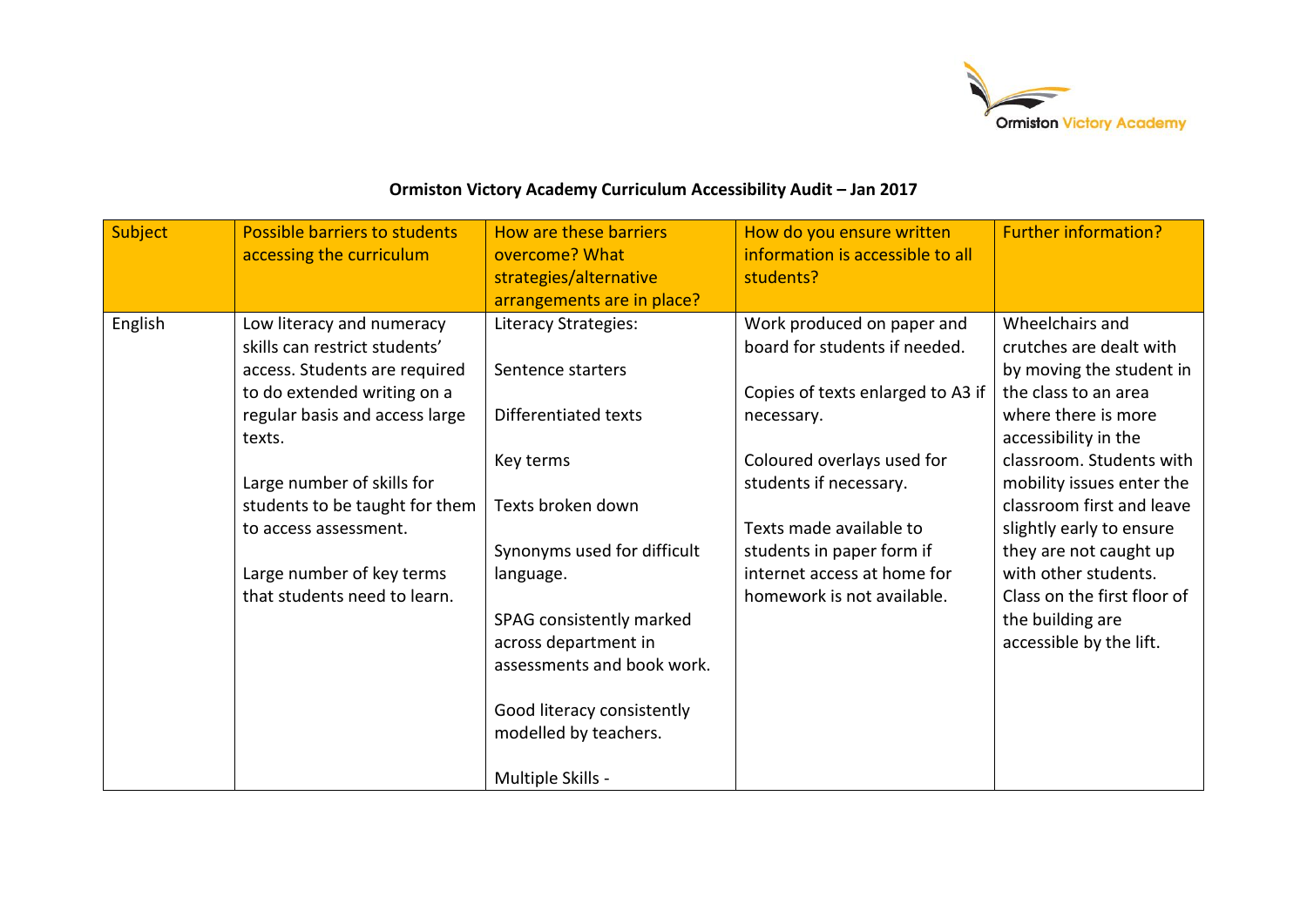

|  | Skills shared between          |  |
|--|--------------------------------|--|
|  | different lessons. These are   |  |
|  | taught throughout from year    |  |
|  | 7. Key skills embedded early   |  |
|  | on into assessments.           |  |
|  |                                |  |
|  | Feedback given with these      |  |
|  | skills in mind.                |  |
|  |                                |  |
|  | Skills taught through frequent |  |
|  | assessment and exam practice   |  |
|  | further up the school.         |  |
|  |                                |  |
|  |                                |  |
|  |                                |  |
|  |                                |  |
|  |                                |  |
|  |                                |  |
|  |                                |  |
|  |                                |  |
|  |                                |  |
|  |                                |  |
|  |                                |  |
|  |                                |  |
|  |                                |  |
|  |                                |  |
|  |                                |  |
|  |                                |  |
|  |                                |  |
|  |                                |  |
|  |                                |  |
|  |                                |  |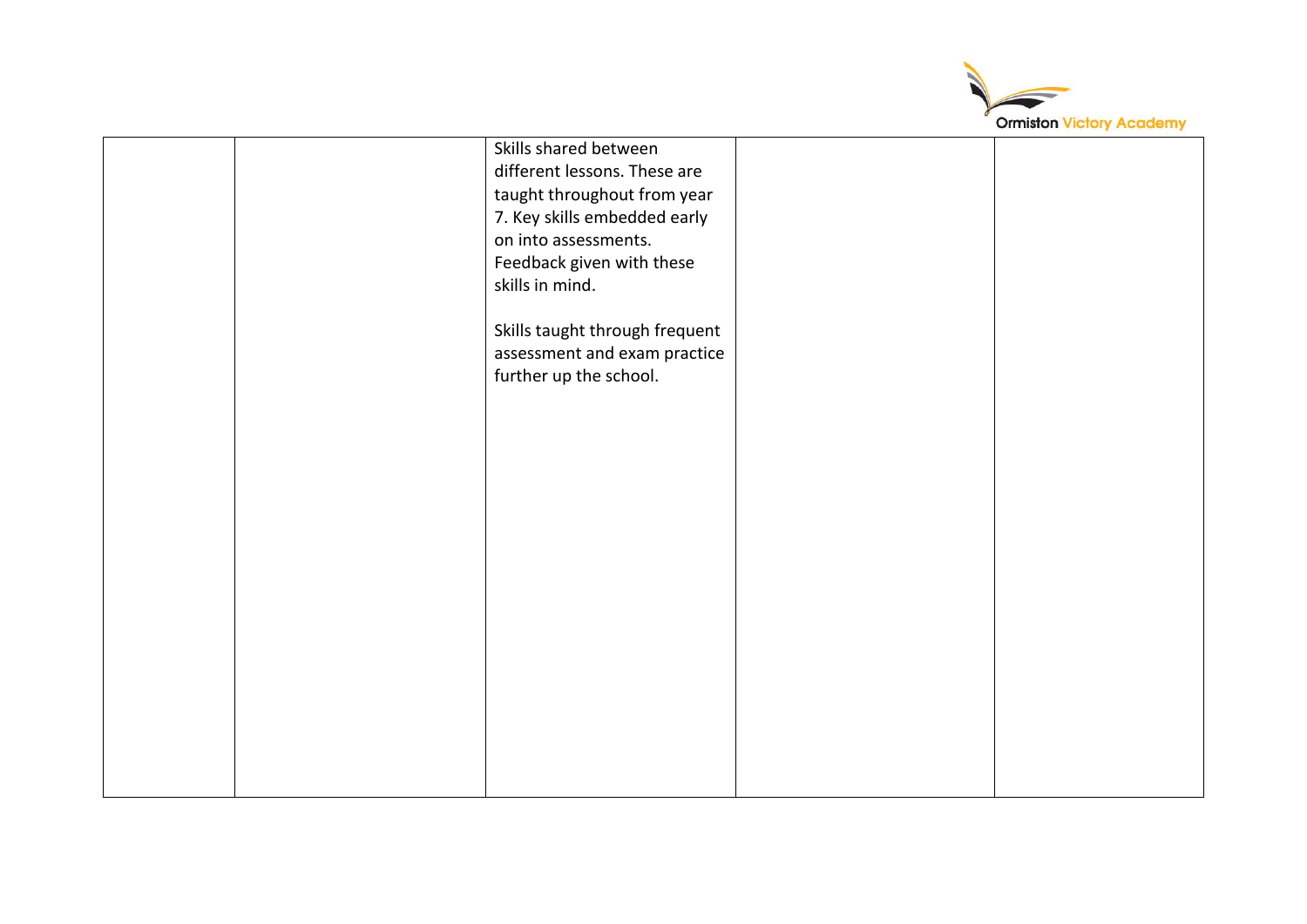

| Subject            | Possible barriers to students<br>accessing the curriculum                                                                                                                                                                                                           | How are these barriers<br>overcome? What<br>strategies/alternative<br>arrangements are in place?                                                                                                                                                                                        | How do you ensure written<br>information is accessible to all<br>students?                                                                                             | <b>Further information?</b>                                                                                                                                                                                    |
|--------------------|---------------------------------------------------------------------------------------------------------------------------------------------------------------------------------------------------------------------------------------------------------------------|-----------------------------------------------------------------------------------------------------------------------------------------------------------------------------------------------------------------------------------------------------------------------------------------|------------------------------------------------------------------------------------------------------------------------------------------------------------------------|----------------------------------------------------------------------------------------------------------------------------------------------------------------------------------------------------------------|
| <b>Mathematics</b> | Exam questions can contain<br>lots of words, especially<br>technical, making it hard for<br>some pupils to judge exactly<br>what the question is asking for<br>and the maths skill required.<br>Print in text books can be<br>difficult for some pupils to<br>read. | Lots of exam practise with<br>wordy questions; teaching<br>pupils how to read questions<br>carefully and underline key<br>points needed to understand<br>maths involved.<br>Encourage pupils to use<br>coloured glasses and overlays.<br>Print on coloured paper for<br>certain pupils. | Work produced on paper and<br>board for students if needed.<br>Copies of texts enlarged to A3 if<br>necessary.<br>Coloured overlays used for<br>students if necessary. | Edexcel exam board is<br>known to use more<br>'wordy' questions, but<br>recent conferences have<br>shown this is being<br>addressed and future<br>exam papers should<br>contain less text in the<br>questions. |
|                    | White boards can be difficult<br>to read for some pupils.                                                                                                                                                                                                           | Ensure certain pupils are sat<br>directly in front of the board,<br>near the front of the room.                                                                                                                                                                                         |                                                                                                                                                                        |                                                                                                                                                                                                                |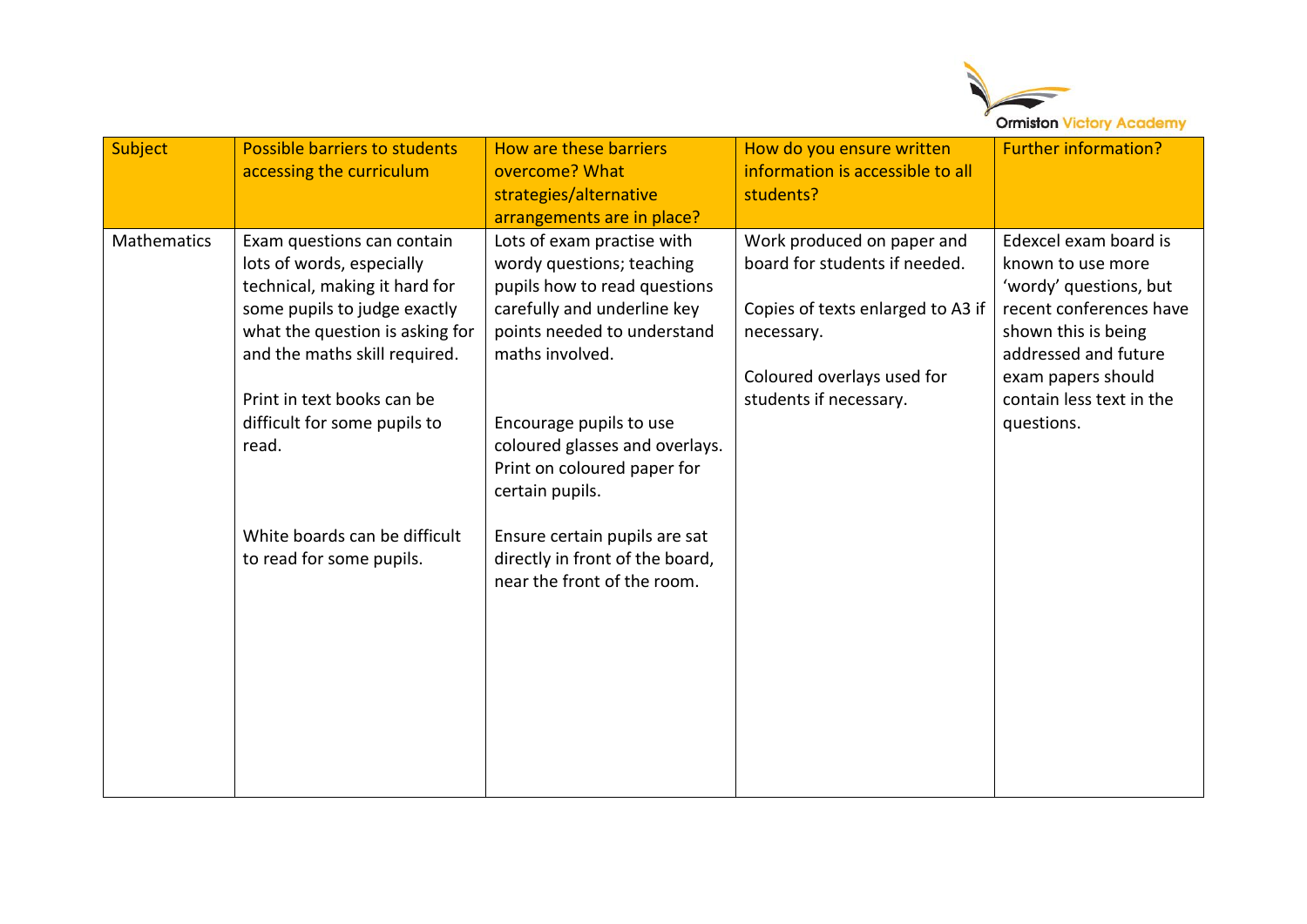

| Subject | Possible barriers to students<br>accessing the curriculum                                                                                                                                                             | How are these barriers<br>overcome? What<br>strategies/alternative<br>arrangements are in place?                                                                                                                                               | How do you ensure written<br>information is accessible to all<br>students?                                                                                                                    | <b>Further information?</b> |
|---------|-----------------------------------------------------------------------------------------------------------------------------------------------------------------------------------------------------------------------|------------------------------------------------------------------------------------------------------------------------------------------------------------------------------------------------------------------------------------------------|-----------------------------------------------------------------------------------------------------------------------------------------------------------------------------------------------|-----------------------------|
| Art     | Students may struggle with<br>technical aspects of some of<br>the materials and techniques.<br>Art specialist literacy and<br>difficulty with expressing ideas<br>and analysing other's work.<br>Weak drawing skills. | 1:1 support from technician.<br>Specialist training for regular<br>LTA in lesson.<br>LTA/ VIP guide which has<br>specific differentiated writing<br>frames and guidance.<br>Differentiated drawing mats<br>to support with formal<br>elements. | Students have access to<br>differentiated writing frames<br>for KS3/KS4/KS5 all abilities<br>(colour coded). All available on<br>google classroom.<br>Key words displayed around<br>the room. |                             |
|         | Students may be allergic to<br>materials we use in the<br>department.<br>EAL - limited use of subject<br>specific language.                                                                                           | Close monitoring with H&S<br>and alternative resources<br>being provided.<br>Writing frames.<br>SBU in lesson for y10 group<br>with many EAL students.                                                                                         |                                                                                                                                                                                               |                             |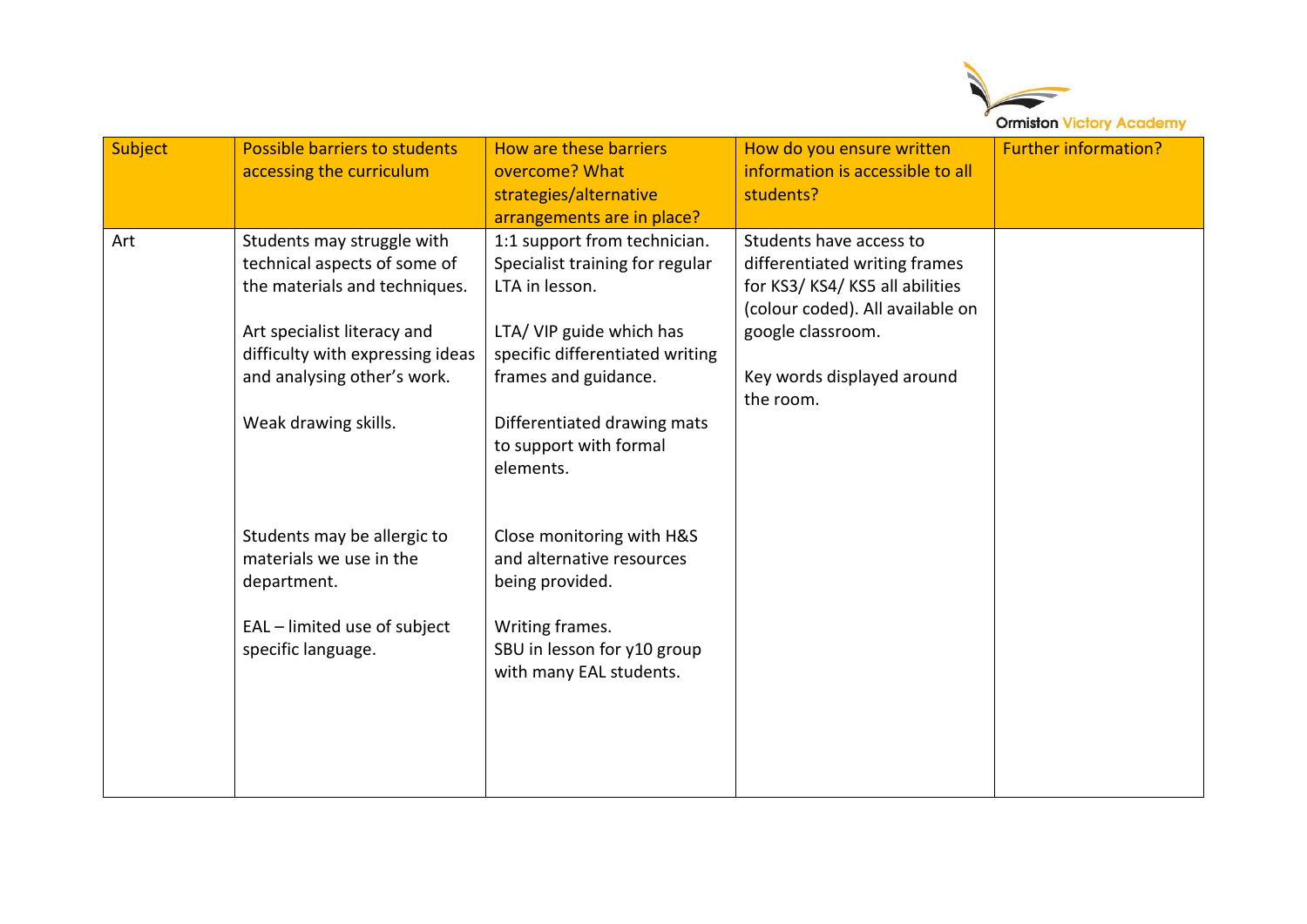

| Subject | Possible barriers to students<br>accessing the curriculum                                                                                                                                                                                              | <b>How are these barriers</b><br>overcome? What<br>strategies/alternative<br>arrangements are in place?                                                                                                                                                                                                                                                                                                                                                                                                                                                                     | How do you ensure written<br>information is accessible to all<br>students?                                                                                                                                                                                                     | <b>Further information?</b>                                                                           |
|---------|--------------------------------------------------------------------------------------------------------------------------------------------------------------------------------------------------------------------------------------------------------|-----------------------------------------------------------------------------------------------------------------------------------------------------------------------------------------------------------------------------------------------------------------------------------------------------------------------------------------------------------------------------------------------------------------------------------------------------------------------------------------------------------------------------------------------------------------------------|--------------------------------------------------------------------------------------------------------------------------------------------------------------------------------------------------------------------------------------------------------------------------------|-------------------------------------------------------------------------------------------------------|
| Beauty  | Practical activity such as<br>$\bullet$<br>getting on and off the bed.<br>Removal of clothing to<br>$\bullet$<br>allow for hand and arm<br>massage, foot massage or<br>head massage.<br>Use of low level chemicals<br>$\bullet$<br>to hands and nails. | If a student is unable to get<br>$\bullet$<br>on the bed the treatment will<br>be carried out using the<br>stools and chairs.<br>If for religious reasons a<br>student is unable to remove<br>clothing the massage will<br>take place without any<br>massage oil and over the<br>clothing.<br>If for other reasons such as<br>disability clothing cannot be<br>removed the treatment will<br>be adapted to suit<br>individual student needs.<br>If a student is allergic to any<br>of the products of low level<br>chemicals different products<br>will be sourced to suit. | All written information is<br>$\bullet$<br>provided on hand outs or<br>power points for students,<br>for those that need power<br>point presentations are<br>printed and handed out.<br>Colour handouts provided<br>$\bullet$<br>for those that require it.<br>Over lays used. | Frequent activity<br>carried out such as<br>manicure, pedicure,<br>Indian head massage<br>and facial. |
|         |                                                                                                                                                                                                                                                        |                                                                                                                                                                                                                                                                                                                                                                                                                                                                                                                                                                             |                                                                                                                                                                                                                                                                                |                                                                                                       |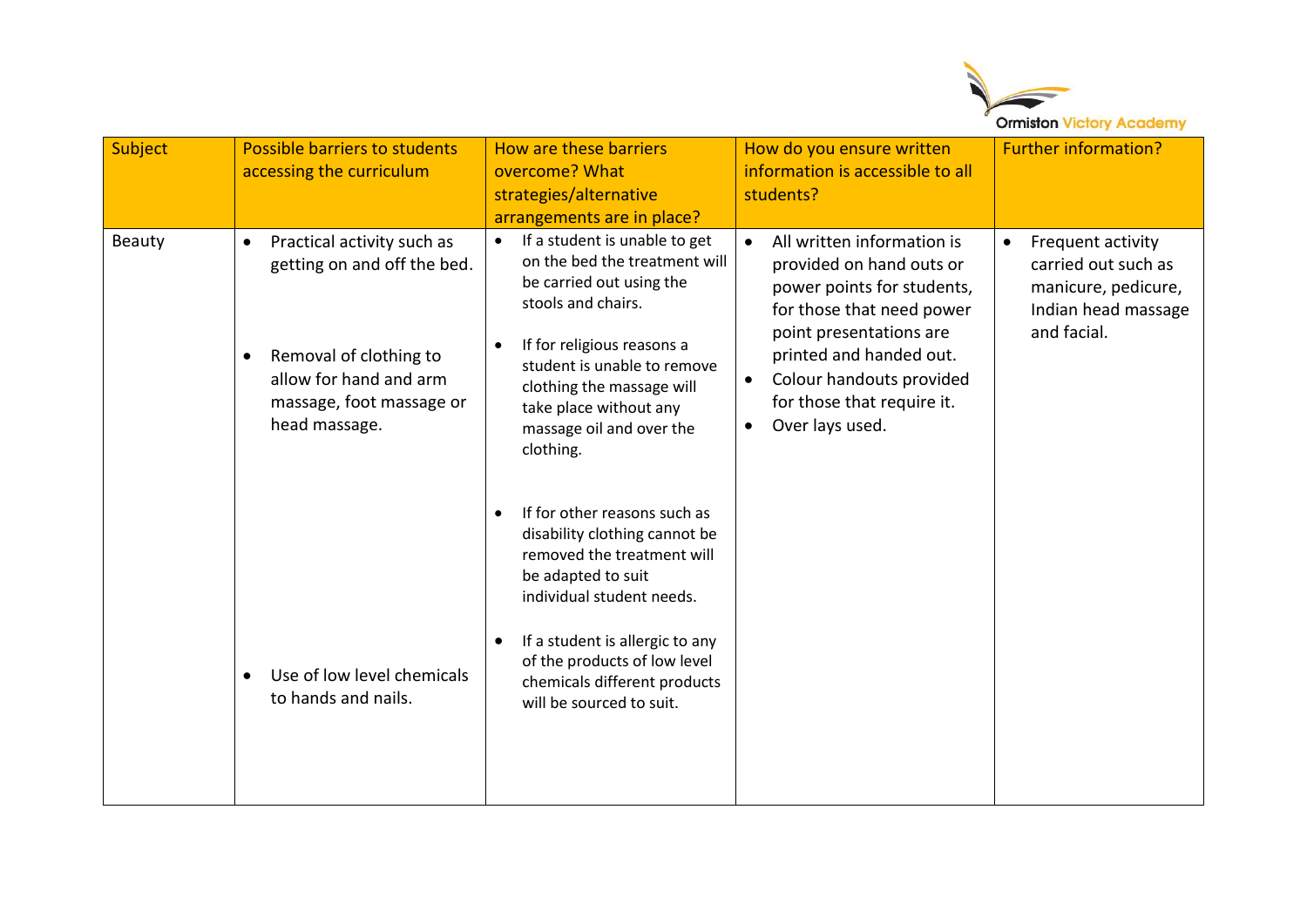

| Subject                           | Possible barriers to students<br>accessing the curriculum          | How are these barriers<br>overcome? What<br>strategies/alternative<br>arrangements are in place?                                                               | How do you ensure written<br>information is accessible to all<br>students?                                                                                        | <b>Further information?</b>                                                                                                       |
|-----------------------------------|--------------------------------------------------------------------|----------------------------------------------------------------------------------------------------------------------------------------------------------------|-------------------------------------------------------------------------------------------------------------------------------------------------------------------|-----------------------------------------------------------------------------------------------------------------------------------|
| <b>Business</b><br><b>Studies</b> | Lack of confidence/Fear of<br>Participation/self-<br>consciousness | Group activities leading to<br>peer supported group<br>presentation. Small tasks at<br>first then more in depth<br>requirements as confidence<br>builds.       | Reading filters in appropriate<br>colours                                                                                                                         | To ensure no student is<br>left behind. Remedial<br>sessions arranged to<br>assist completion of<br>work.<br>Coursework supported |
|                                   | Numeracy                                                           | Clear step by step procedures.<br>Review of basic concepts such<br>as percentages and ratios to<br>enable application to case<br>studies.                      | Computer audio via<br>headphones available as<br>required                                                                                                         | using model answers for<br>reference.                                                                                             |
|                                   | <b>Business terminology</b>                                        | Wall displays with clear<br>explanation of terms. Also<br>terms used regularly in class<br>with direct questioning to<br>assess and reinforce<br>understanding | Glossary of all key terms built<br>up as curriculum develops.<br>Handouts and slides placed on<br>student shared drive for<br>anytime anywhere student<br>access. |                                                                                                                                   |
|                                   | Literacy                                                           | Sentence starters<br>Differentiated texts<br>Key terms on board every<br>lesson.<br>SPAG checked, required<br>corrections identified                           | Computer audio filters and<br>overlays as needed.                                                                                                                 |                                                                                                                                   |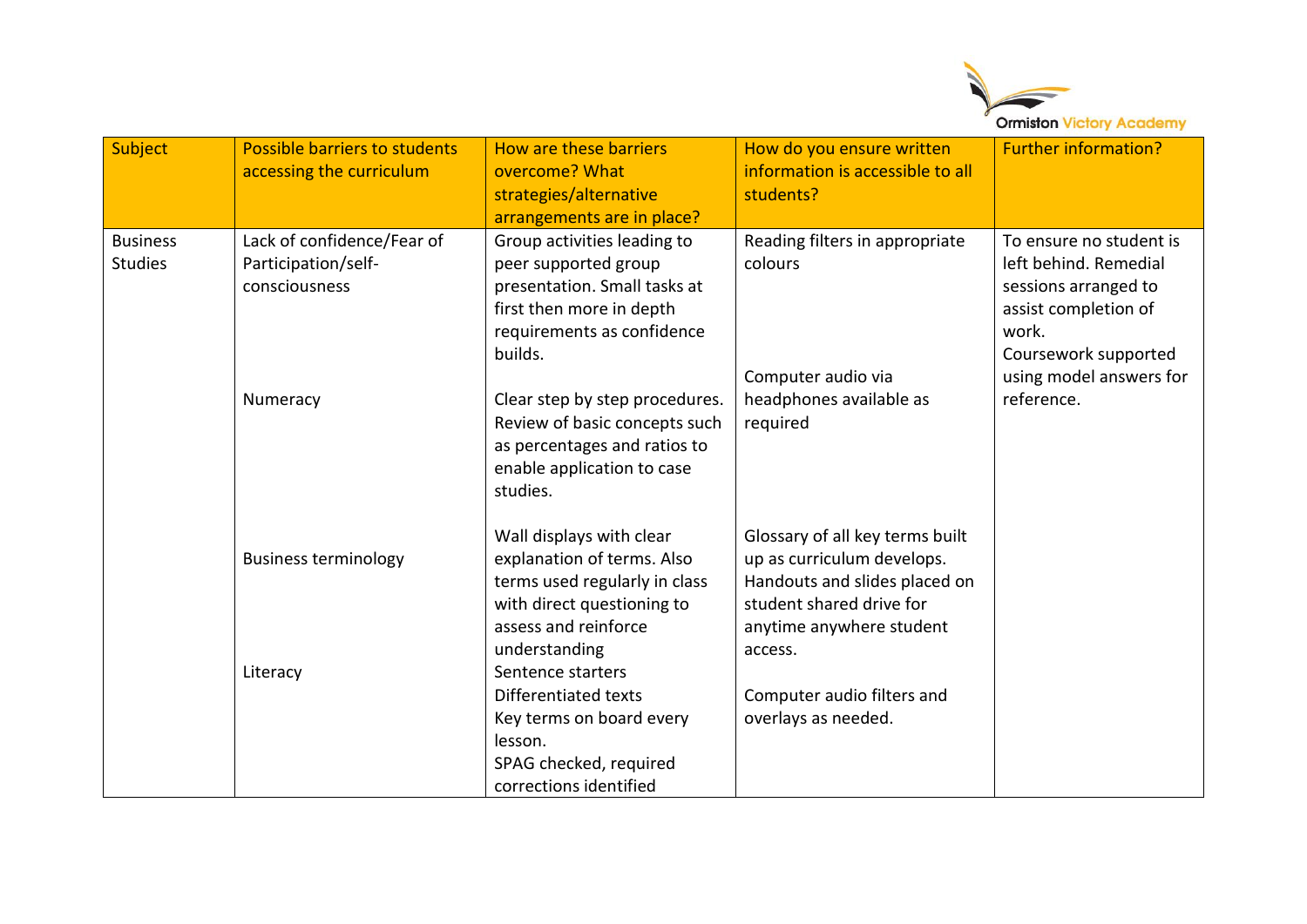

| Subject  | Possible barriers to students<br>accessing the curriculum                     | How are these barriers<br>overcome? What<br>strategies/alternative<br>arrangements are in place?                                      | How do you ensure written<br>information is accessible to all<br>students?                      | <b>Further information?</b>                                            |
|----------|-------------------------------------------------------------------------------|---------------------------------------------------------------------------------------------------------------------------------------|-------------------------------------------------------------------------------------------------|------------------------------------------------------------------------|
| Catering | Practical tasks: Physical access<br>to the kitchen                            | Adjustable height work bench,<br>sink and hob.                                                                                        | Recipes in picture format if<br>required. Translated recipes if<br>language skills are limited. | Individual activities may<br>need to be mentioned<br>specifically here |
|          | <b>Practical tasks: Hand</b><br>weakness/disability                           | Food processors to replicate<br>hand tasks (rubbing in,<br>grating)                                                                   | Coursework<br>support/helpsheets - modelled<br>examples, sentence starters.                     |                                                                        |
|          | Practical tasks: Hand<br>weakness/disability                                  | Easy grip equipment to enable<br>inclusion                                                                                            | Recipes in larger font<br>Recipes with tick boxes, to help<br>guide through the stages.         |                                                                        |
|          | EAL: key terminology in<br>catering - range of Catering<br>French terminology | Large colourful words round<br>the room - repetition,<br>reinforcement in practical and<br>theory sessions. Online<br>revision tasks. | Resources/Recipes shared on<br>google classrooms for students<br>to revisit if required.        |                                                                        |
|          | Obtaining ingredients                                                         | School provides where<br>necessary                                                                                                    | GCSE written paper available<br>online to help with handwriting<br>barriers.                    |                                                                        |
|          | SEND: following tasks                                                         | Tasks chunked and modelled<br>in every practical lesson                                                                               | Readers in practical exams &<br>end exams.                                                      |                                                                        |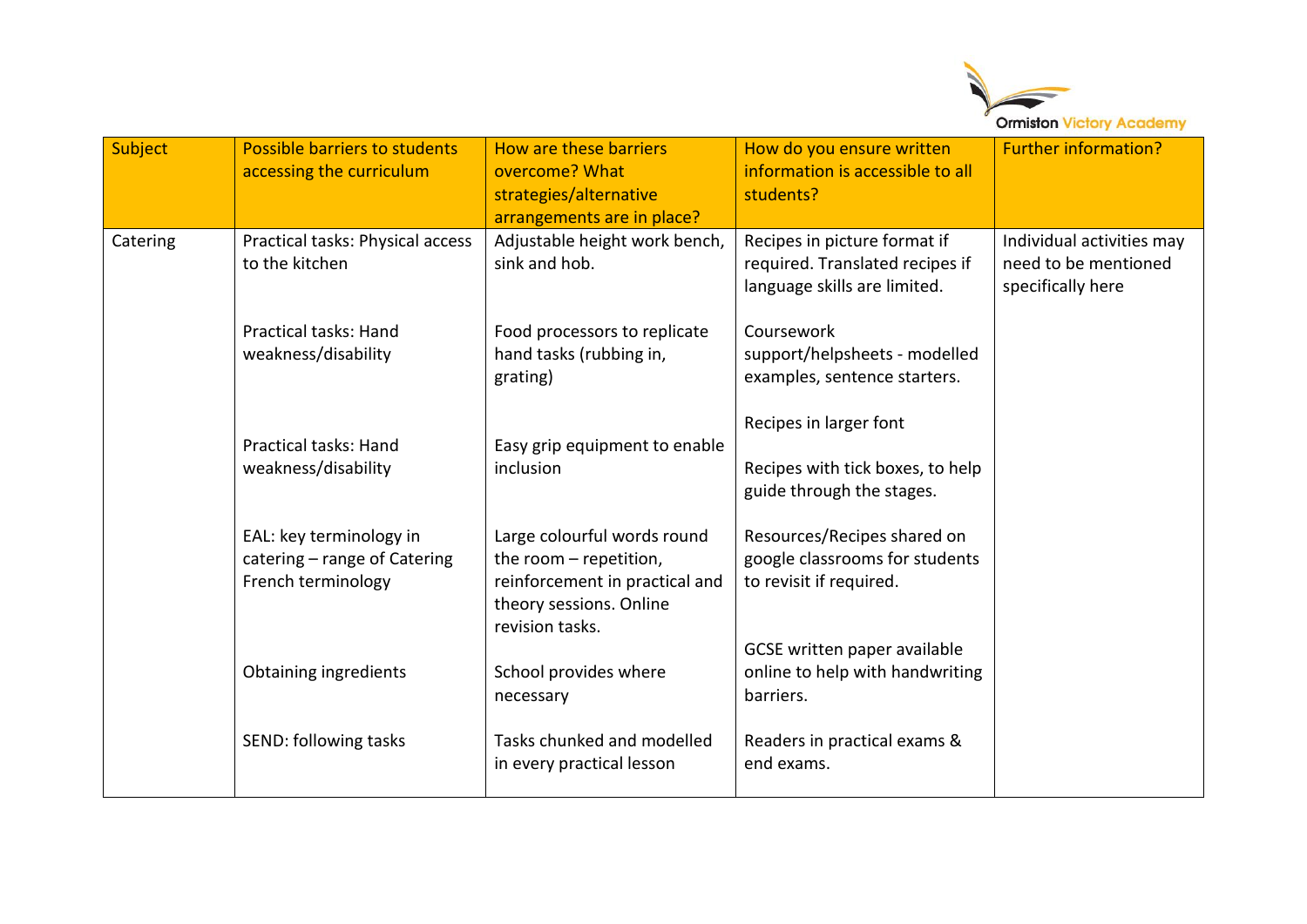

| Subject   | Possible barriers to students<br>accessing the curriculum               | How are these barriers<br>overcome? What<br>strategies/alternative<br>arrangements are in place?                                                                                                    | How do you ensure written<br>information is accessible to all<br>students?                                    | <b>Further information?</b>                                                                                                                                                                                                                                      |
|-----------|-------------------------------------------------------------------------|-----------------------------------------------------------------------------------------------------------------------------------------------------------------------------------------------------|---------------------------------------------------------------------------------------------------------------|------------------------------------------------------------------------------------------------------------------------------------------------------------------------------------------------------------------------------------------------------------------|
| Childcare | Visual stress.                                                          | Use of overlays where<br>necessary                                                                                                                                                                  | Individual copies of all written<br>information including hand-<br>outs, text-books, course<br>handbooks etc. | Identifying students with<br>barriers to learning and<br>addressing their<br>particular needs                                                                                                                                                                    |
|           | Dyslexia, dyspraxia and/or<br>other problems concerned<br>with writing. | Students can present<br>coursework in alternative<br>ways, for example through the<br>use of graphs, posters and<br>visual displays rather than<br>purely written work.<br>Use of literacy software | Use of diagrams, videos and<br>written text produced in larger<br>font                                        | Use of an appropriate<br>seating plan to support<br>students who are easily<br>distracted, have sight or<br>hearing difficulties.<br>Giving students choice in<br>preferred methods of<br>presenting information<br>and/or coursework.<br>Use of differentiation |
|           | Physical disabilities.                                                  |                                                                                                                                                                                                     |                                                                                                               | For students attending<br>placement, discussions<br>take place with<br>placement supervisors to<br>raise awareness so<br>students are not<br>disadvantaged and can,                                                                                              |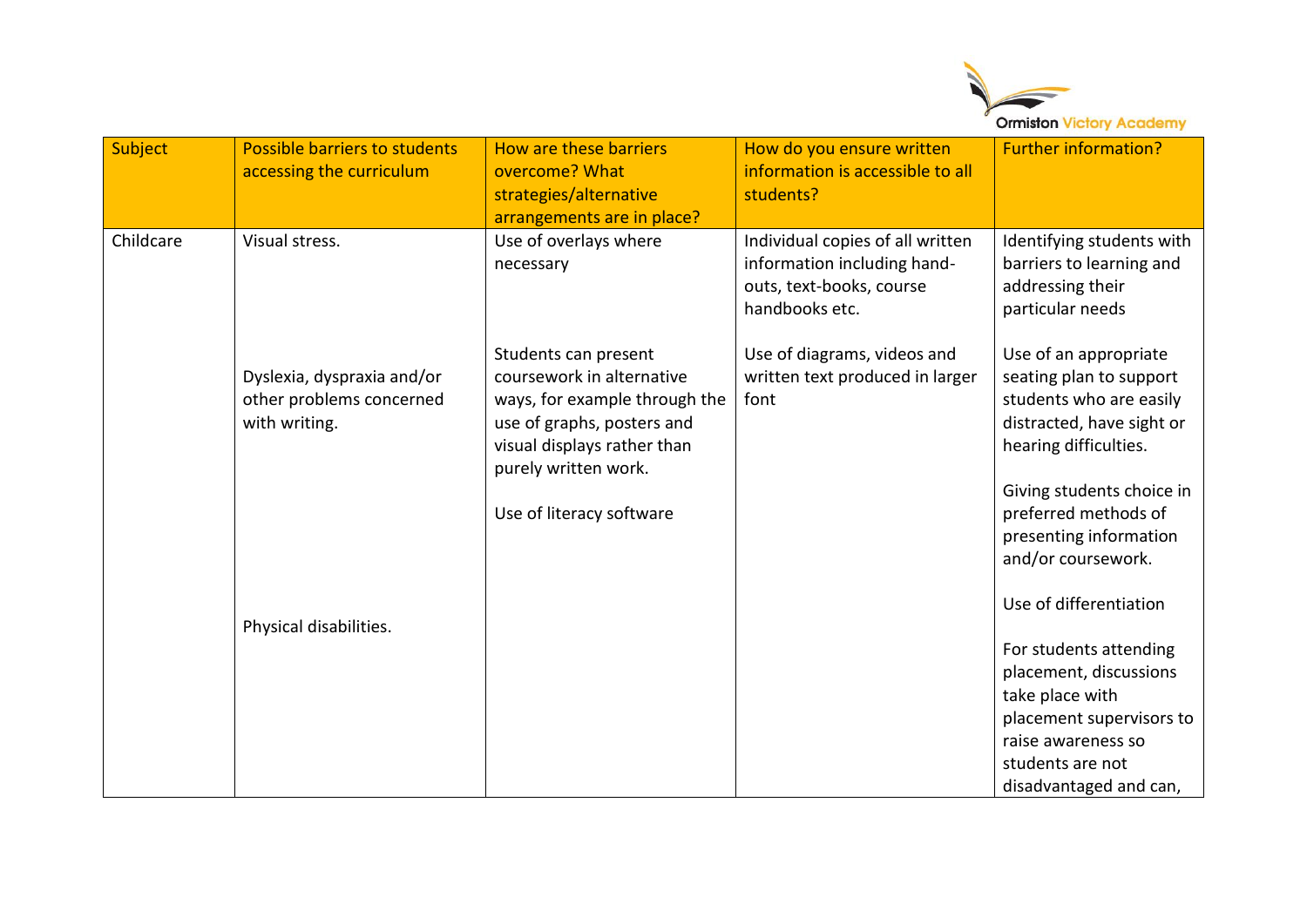

|  |  | for example, change the  |
|--|--|--------------------------|
|  |  | colour of computer       |
|  |  | screens, use appropriate |
|  |  | fonts for written        |
|  |  |                          |
|  |  | instructions, receive    |
|  |  | verbal feedback on their |
|  |  | progress etc.            |
|  |  |                          |
|  |  |                          |
|  |  |                          |
|  |  |                          |
|  |  |                          |
|  |  |                          |
|  |  |                          |
|  |  |                          |
|  |  |                          |
|  |  |                          |
|  |  |                          |
|  |  |                          |
|  |  |                          |
|  |  |                          |
|  |  |                          |
|  |  |                          |
|  |  |                          |
|  |  |                          |
|  |  |                          |
|  |  |                          |
|  |  |                          |
|  |  |                          |
|  |  |                          |
|  |  |                          |
|  |  |                          |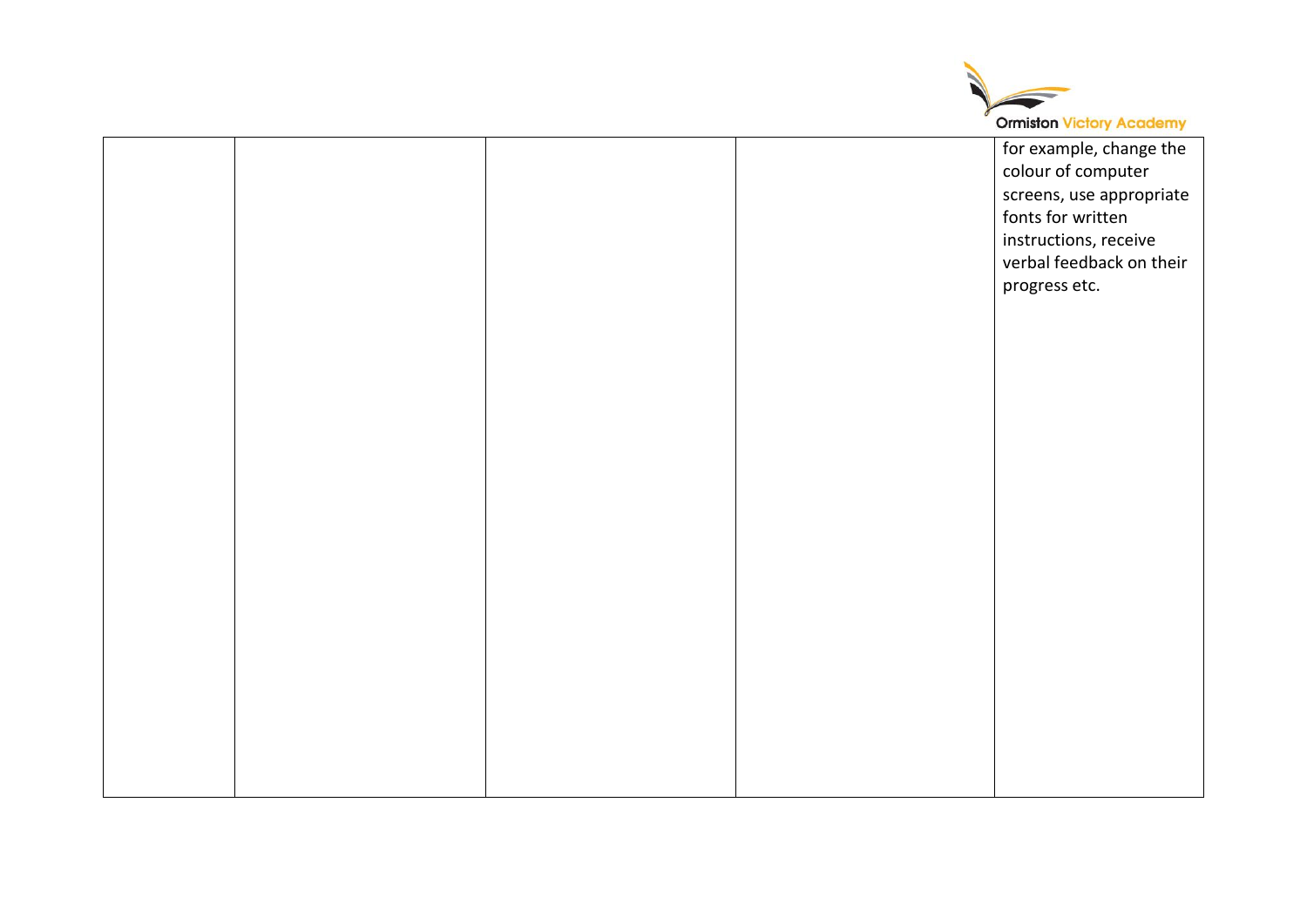

| Subject              | <b>Possible barriers to students</b><br>accessing the curriculum | How are these barriers<br>overcome? What<br>strategies/alternative<br>arrangements are in place?                                                                                                                                                                                                                                                                                                                      | How do you ensure written<br>information is accessible to all<br>students?                                                                                                                                                                                                                                                                                                                                                                          | <b>Further information?</b>                                                                                                                                                                                                                                                               |
|----------------------|------------------------------------------------------------------|-----------------------------------------------------------------------------------------------------------------------------------------------------------------------------------------------------------------------------------------------------------------------------------------------------------------------------------------------------------------------------------------------------------------------|-----------------------------------------------------------------------------------------------------------------------------------------------------------------------------------------------------------------------------------------------------------------------------------------------------------------------------------------------------------------------------------------------------------------------------------------------------|-------------------------------------------------------------------------------------------------------------------------------------------------------------------------------------------------------------------------------------------------------------------------------------------|
| Design<br>Technology | Physical disability<br>Visual impairment                         | We have created a variety of<br>aids for students with physical<br>disabilities.<br>We have a high backed chair<br>for students who require<br>additional support sitting at<br>the raised workbenches.<br>We are always reviewing the<br>accessibility of our projects<br>and are keen to create aids to<br>assist all students to access<br>the practical element of our<br>courses.<br>Created stands for PP to be | In all our SOL we consider the<br>language that we are using<br>both in our teaching and our<br>presentations/worksheet/tasks.<br>We have complained to the<br>exam board about language<br>used in the exam which<br>excludes EAL students.<br>(AQA RM 2016 paper 'volume<br>production')<br>Key word displays are<br>important in the workshop,<br>both for independent practical<br>and written work.<br>(DT2 has just got new notice<br>boards) | We have created a<br>clamp to aid students<br>with hand related<br>disabilities. We have<br>created an ipad<br>adjustable stand for<br>disabled students. We<br>have 3D printed aids<br>to help students<br>whose motor skills<br>require extra support<br>with intricate marking<br>out. |
|                      |                                                                  | printed and accessed by<br>students at their pace and                                                                                                                                                                                                                                                                                                                                                                 |                                                                                                                                                                                                                                                                                                                                                                                                                                                     |                                                                                                                                                                                                                                                                                           |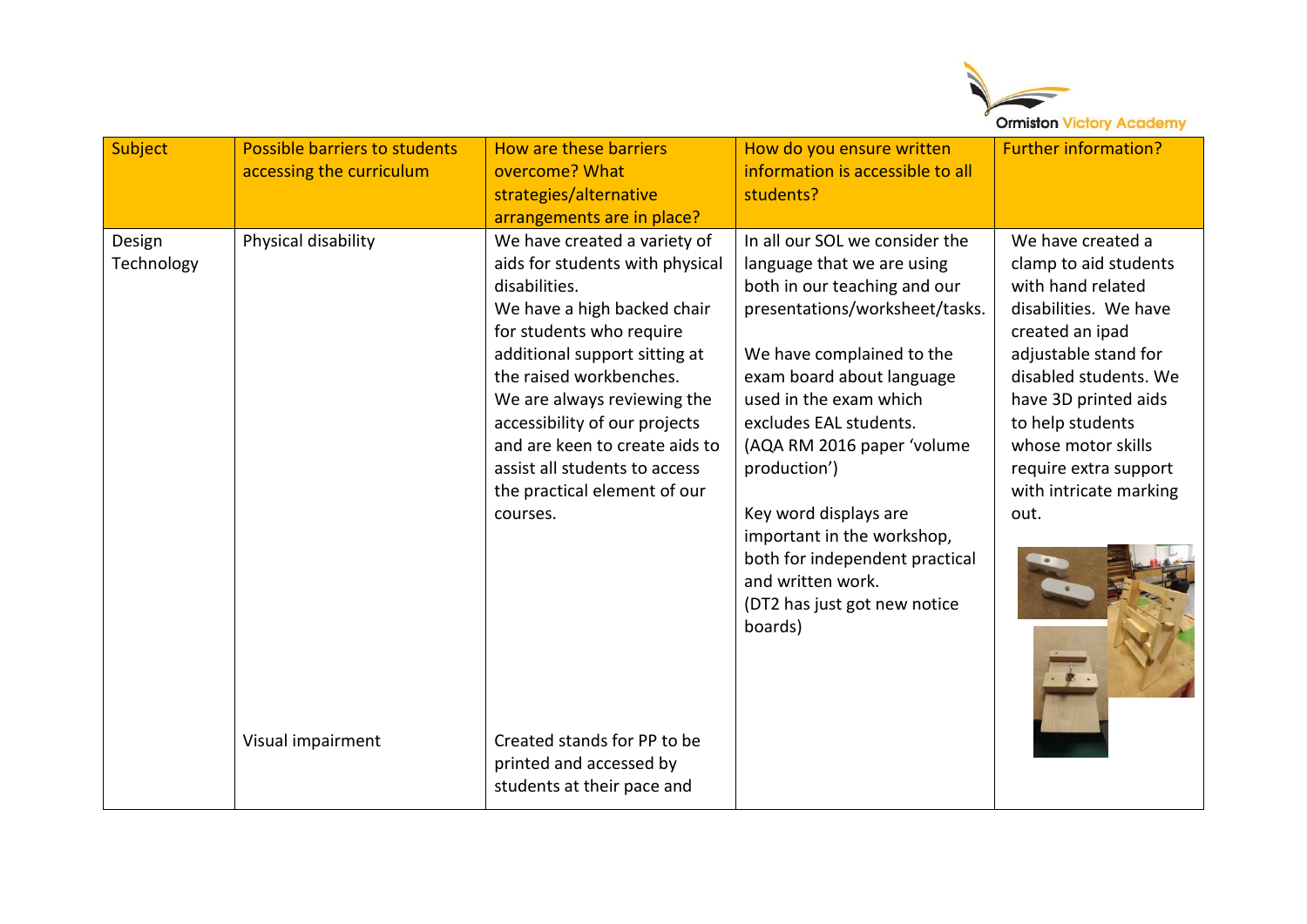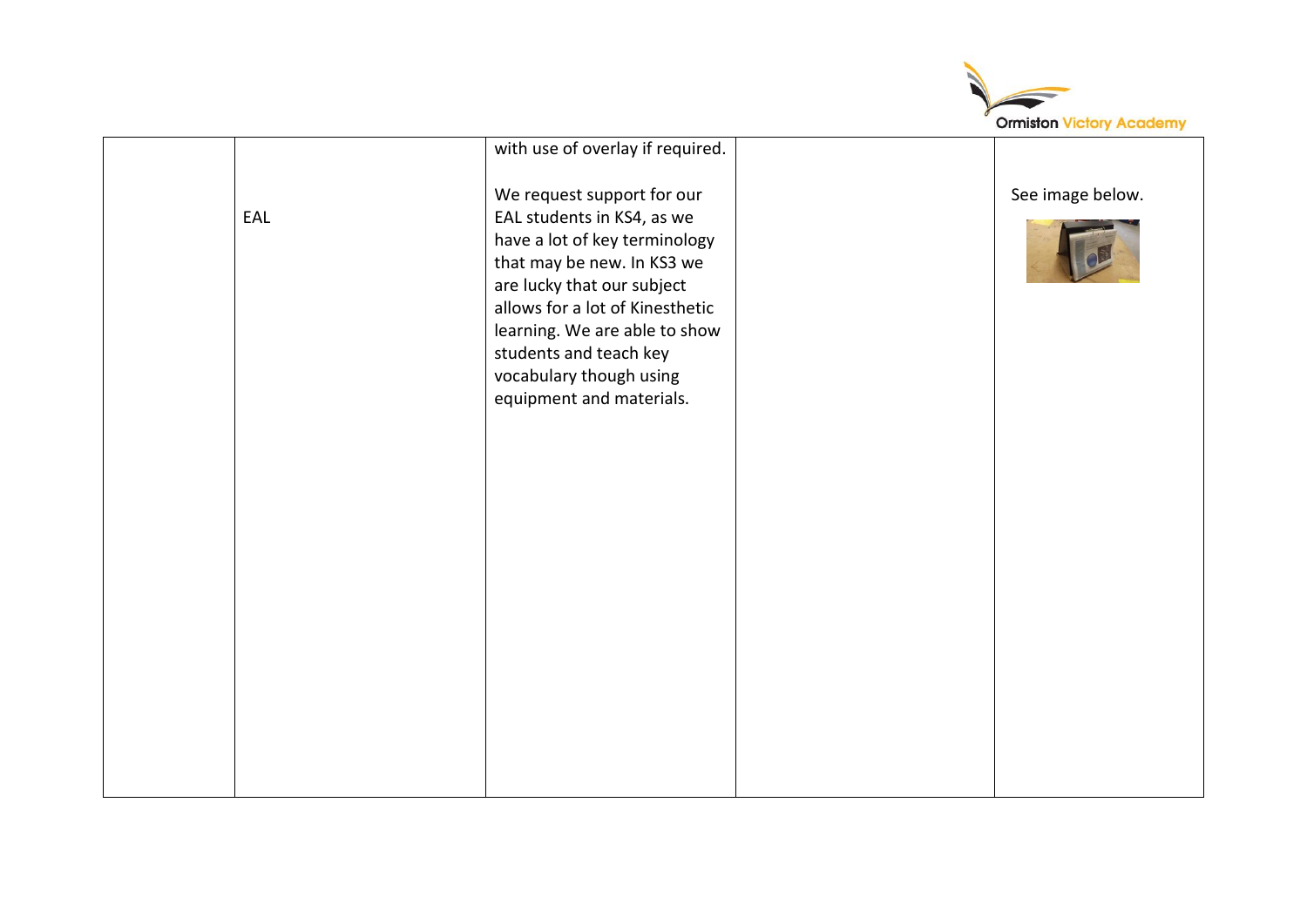

| Subject           | Possible barriers to students  | How are these barriers         | How do you ensure written        | <b>Further information?</b> |
|-------------------|--------------------------------|--------------------------------|----------------------------------|-----------------------------|
|                   | accessing the curriculum       | overcome? What                 | information is accessible to all |                             |
|                   |                                | strategies/alternative         | students?                        |                             |
|                   |                                | arrangements are in place?     |                                  |                             |
| <b>Humanities</b> | Low literacy and numeracy      | Literacy Strategies:           | Literacy Strategies:             | Wheelchairs and             |
| (Geography,       | skills can restrict students'  | Sentence starters              | Sentence starters                | crutches are dealt with     |
| History, SMSC,    | access. Students are required  | Differentiated texts           | Differentiated texts             | by moving the student in    |
| Philosophy,       | to do extended writing on a    | Key terms on board every       | Key terms on board every         | the class to an area        |
| Psychology)       | regular basis and access large | lesson.                        | lesson.                          | where there is more         |
|                   | texts.                         | Texts broken down (chunked)    | Texts broken down (chunked)      | accessibility in the        |
|                   |                                | Synonyms used for difficult    | Synonyms used for difficult      | classroom. Students with    |
|                   | Topics can be emotionally      | language.                      | language.                        | either enter the            |
|                   | difficult for students.        | SPAG consistently marked       | SPAG consistently marked         | classroom first and leave   |
|                   |                                | across department in           | across department in             | slightly early to ensure    |
|                   | Large number of skills for     | assessments and book work.     | assessments and book work.       | they are not caught up      |
|                   | students to be taught for them | Good literacy consistently     | Good literacy consistently       | with other students.        |
|                   | to access assessment.          | modelled by teachers.          | modelled by teachers.            | Class on the first floor of |
|                   |                                |                                |                                  | the building are            |
|                   | Large number of key terms      | Difficult topics:              |                                  | relocated to make it        |
|                   | that students need to learn.   | Students forewarned about      |                                  | easier for to student       |
|                   |                                | difficult topics and students  |                                  | access if appropriate.      |
|                   |                                | provided with alternative      |                                  |                             |
|                   |                                | provision if necessary. Topics |                                  |                             |
|                   |                                | taught in a sympathetic        |                                  |                             |
|                   |                                | manner by staff.               |                                  |                             |
|                   |                                |                                |                                  |                             |
|                   |                                | <b>Multiple Skills</b>         |                                  |                             |
|                   |                                | Skills shared between          |                                  |                             |
|                   |                                | different lessons. These are   |                                  |                             |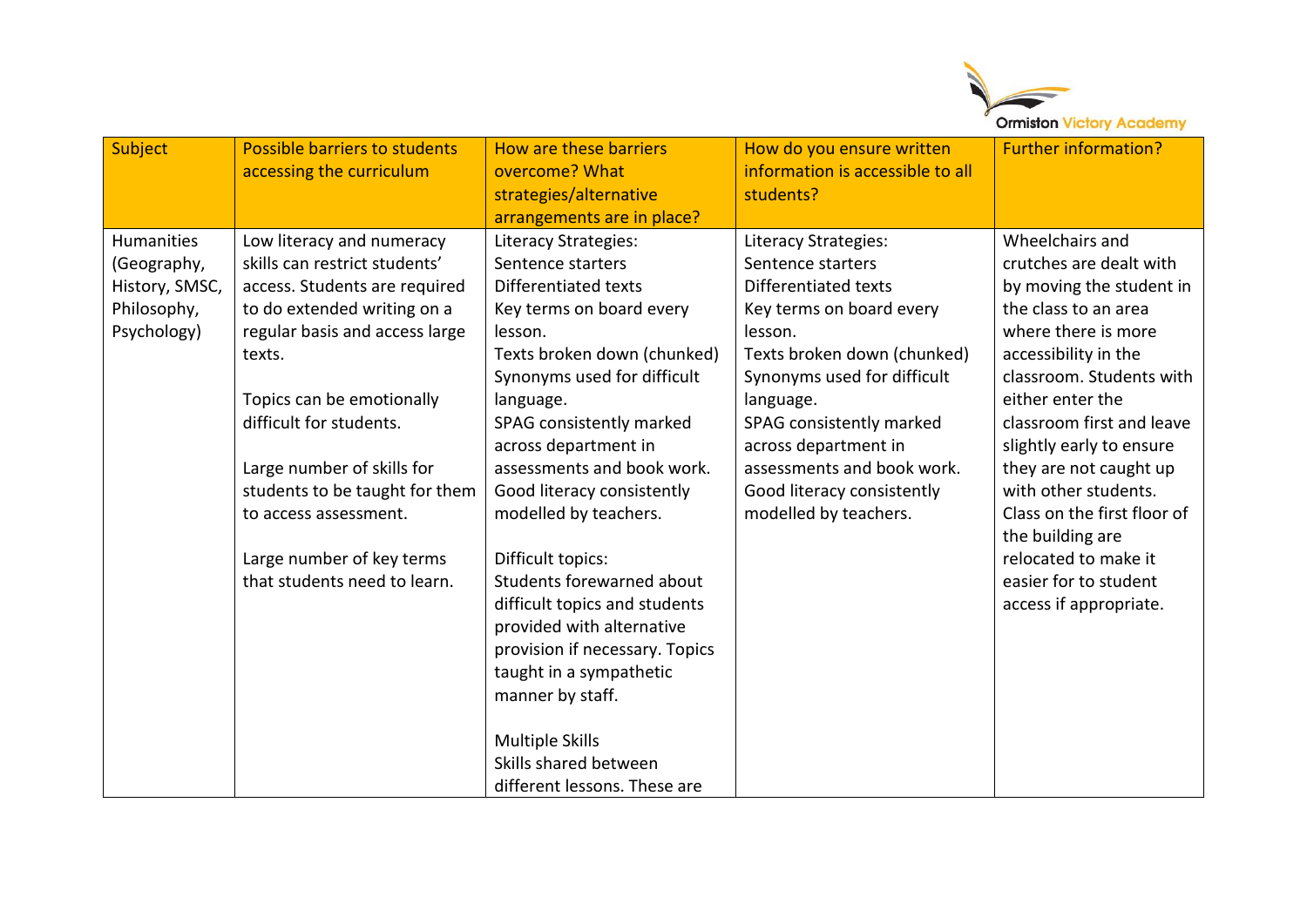

|  | taught throughout from year    |  |
|--|--------------------------------|--|
|  | 7. Key skills embedded early   |  |
|  | on into assessments.           |  |
|  | Feedback given with these      |  |
|  | skills in mind.                |  |
|  |                                |  |
|  |                                |  |
|  | Skills taught through frequent |  |
|  | assessment and exam practice   |  |
|  | further up the school.         |  |
|  |                                |  |
|  |                                |  |
|  |                                |  |
|  |                                |  |
|  |                                |  |
|  |                                |  |
|  |                                |  |
|  |                                |  |
|  |                                |  |
|  |                                |  |
|  |                                |  |
|  |                                |  |
|  |                                |  |
|  |                                |  |
|  |                                |  |
|  |                                |  |
|  |                                |  |
|  |                                |  |
|  |                                |  |
|  |                                |  |
|  |                                |  |
|  |                                |  |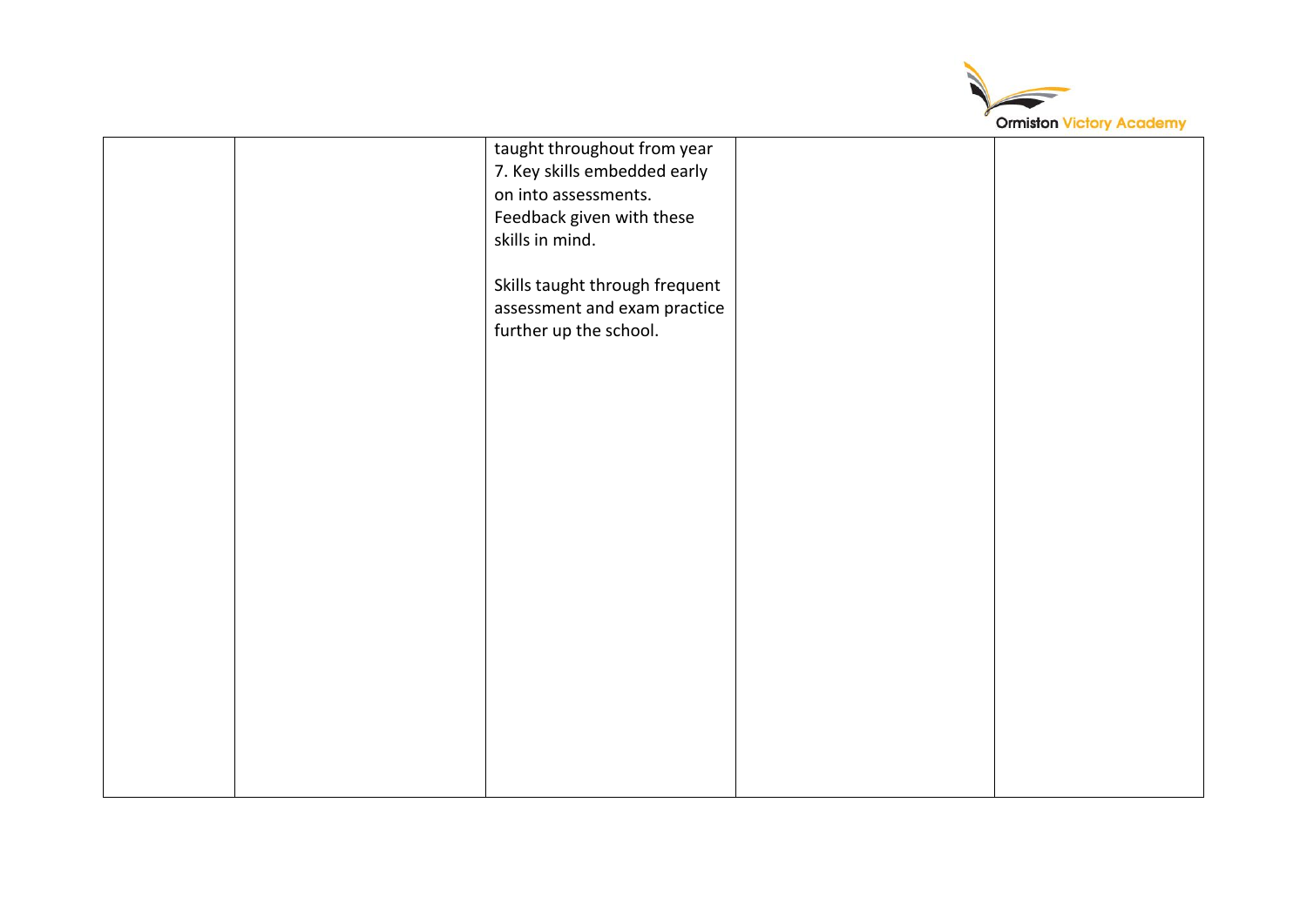

| Students with wheelchairs sat<br>Font size is changed to be large<br>ICT/Computing<br>Physical access to computers<br>close to the door.<br>in all lessons.<br>enough.<br>Students have access to their<br>Overlays are available in every<br>Use of modelling and<br>demonstrations.<br>own technology e.g.<br>classroom.<br>Students know how to change<br>keyboards.<br>the screen colour.<br>Printed sheets if needed.<br>Projecting teacher screen onto<br>students screens.<br>Poor handwriting<br>Access to computers rather<br>than writing.<br>Weak reading<br>Use of LTAs/Use of the<br>software that reads the<br>screen. | Subject | Possible barriers to students<br>accessing the curriculum | How are these barriers<br>overcome? What<br>strategies/alternative | How do you ensure written<br>information is accessible to all<br>students? | <b>Further information?</b> |
|--------------------------------------------------------------------------------------------------------------------------------------------------------------------------------------------------------------------------------------------------------------------------------------------------------------------------------------------------------------------------------------------------------------------------------------------------------------------------------------------------------------------------------------------------------------------------------------------------------------------------------------|---------|-----------------------------------------------------------|--------------------------------------------------------------------|----------------------------------------------------------------------------|-----------------------------|
|                                                                                                                                                                                                                                                                                                                                                                                                                                                                                                                                                                                                                                      |         |                                                           | arrangements are in place?                                         |                                                                            | Differentiated resources    |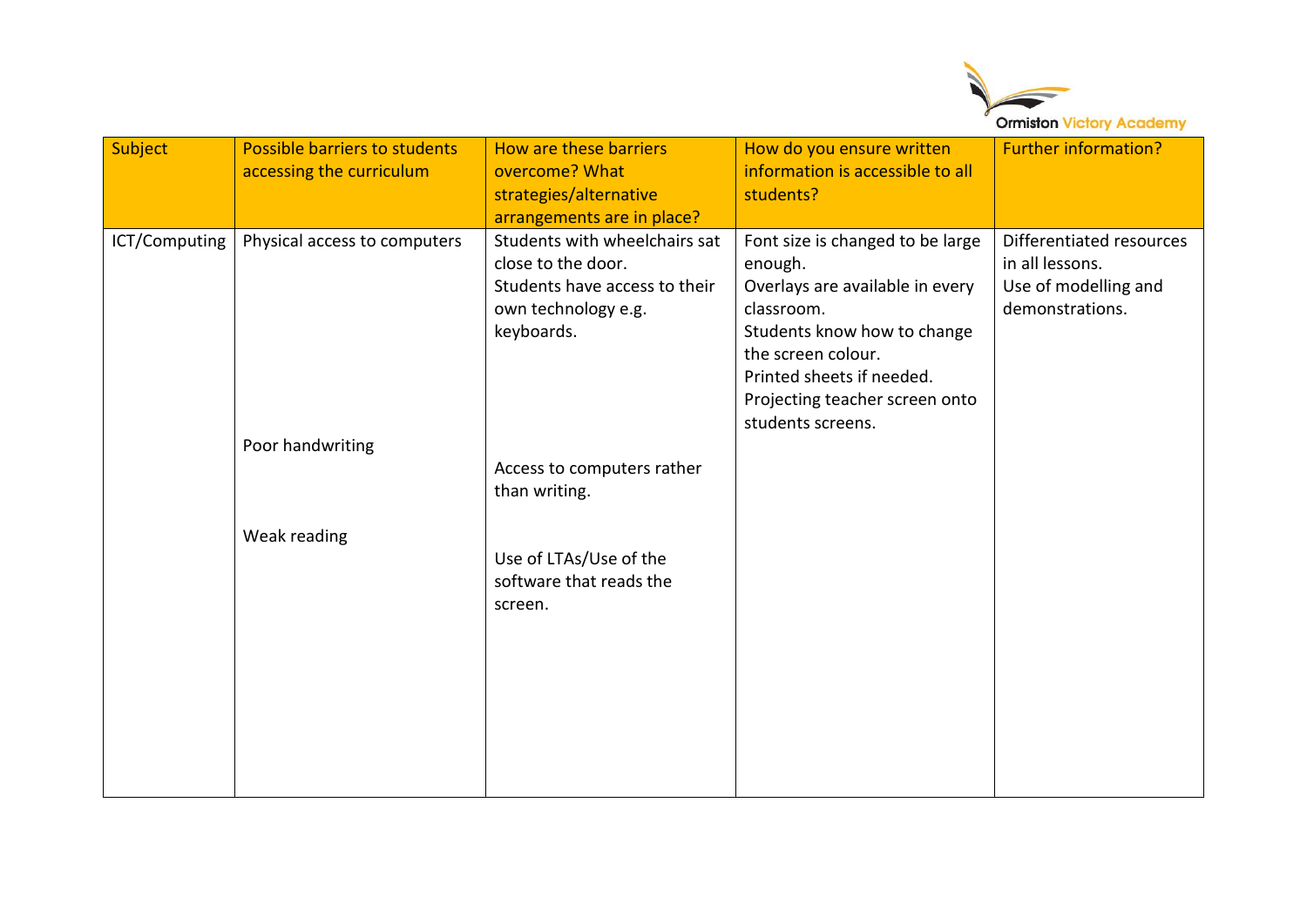

| Subject | Possible barriers to students                                                                                                                                                                | How are these barriers<br>overcome? What                                                                                                                                                                                                                                                                                                                                               | How do you ensure written<br>information is accessible to all                                                                                                                                                                                                                                                                                                           | <b>Further information?</b>                                                                                                                                                                                                                              |
|---------|----------------------------------------------------------------------------------------------------------------------------------------------------------------------------------------------|----------------------------------------------------------------------------------------------------------------------------------------------------------------------------------------------------------------------------------------------------------------------------------------------------------------------------------------------------------------------------------------|-------------------------------------------------------------------------------------------------------------------------------------------------------------------------------------------------------------------------------------------------------------------------------------------------------------------------------------------------------------------------|----------------------------------------------------------------------------------------------------------------------------------------------------------------------------------------------------------------------------------------------------------|
|         | accessing the curriculum                                                                                                                                                                     | strategies/alternative                                                                                                                                                                                                                                                                                                                                                                 | students?                                                                                                                                                                                                                                                                                                                                                               |                                                                                                                                                                                                                                                          |
|         |                                                                                                                                                                                              | arrangements are in place?                                                                                                                                                                                                                                                                                                                                                             |                                                                                                                                                                                                                                                                                                                                                                         |                                                                                                                                                                                                                                                          |
| Media   | SEN (inc. EAL)<br>Students with low literacy can<br>find it difficult to engage with<br>written tasks, especially those<br>which require interpreting a<br>brief and writing justifications. | A variety of strategies are<br>used, including writing frames,<br>sentence starters, key words<br>and access to exemplar work.<br>All resources are available on<br>the S: drive to be used during<br>lessons, so students can<br>remind themselves of lesson<br>content in their own time.<br>Work is also differentiated,<br>either through different                                | As mentioned before, all<br>resources are available on the<br>S: drive. As the students mostly<br>work at the computers, these<br>are accessible to them anytime<br>they need them. By being<br>digital, it also means they can<br>be adapted to suit the learner's<br>specific needs, e.g. changing<br>background colour for visual<br>stress or font size for limited | A level exam papers can<br>be quite difficult in the<br>language used.<br>Guides/handouts<br>regarding the exam units<br>deal with this by<br>breaking down key<br>questions, phrases and<br>words into easier to<br>understand phrases and<br>synonyms. |
|         | Mark schemes are set up<br>around use of technical terms<br>and language.                                                                                                                    | resources or through tasks set.<br>Technical terms are flagged in<br>all resources we use, with<br>definitions. They are also on<br>display in the classroom.<br>Booklets/guides for units are<br>produced with lists of key<br>terms, including a literacy<br>booklet to help with the exam.<br>Most of the work can be<br>completed using ICT, which<br>helps those whose writing is | sight.<br>Resources are also planned to<br>be visual, meaning large chunks<br>of text are avoided.<br>Also, texts are selected for<br>ability, which includes<br>exemplar answers. Summaries<br>are provided to help with<br>understanding for the low<br>ability readers.                                                                                              |                                                                                                                                                                                                                                                          |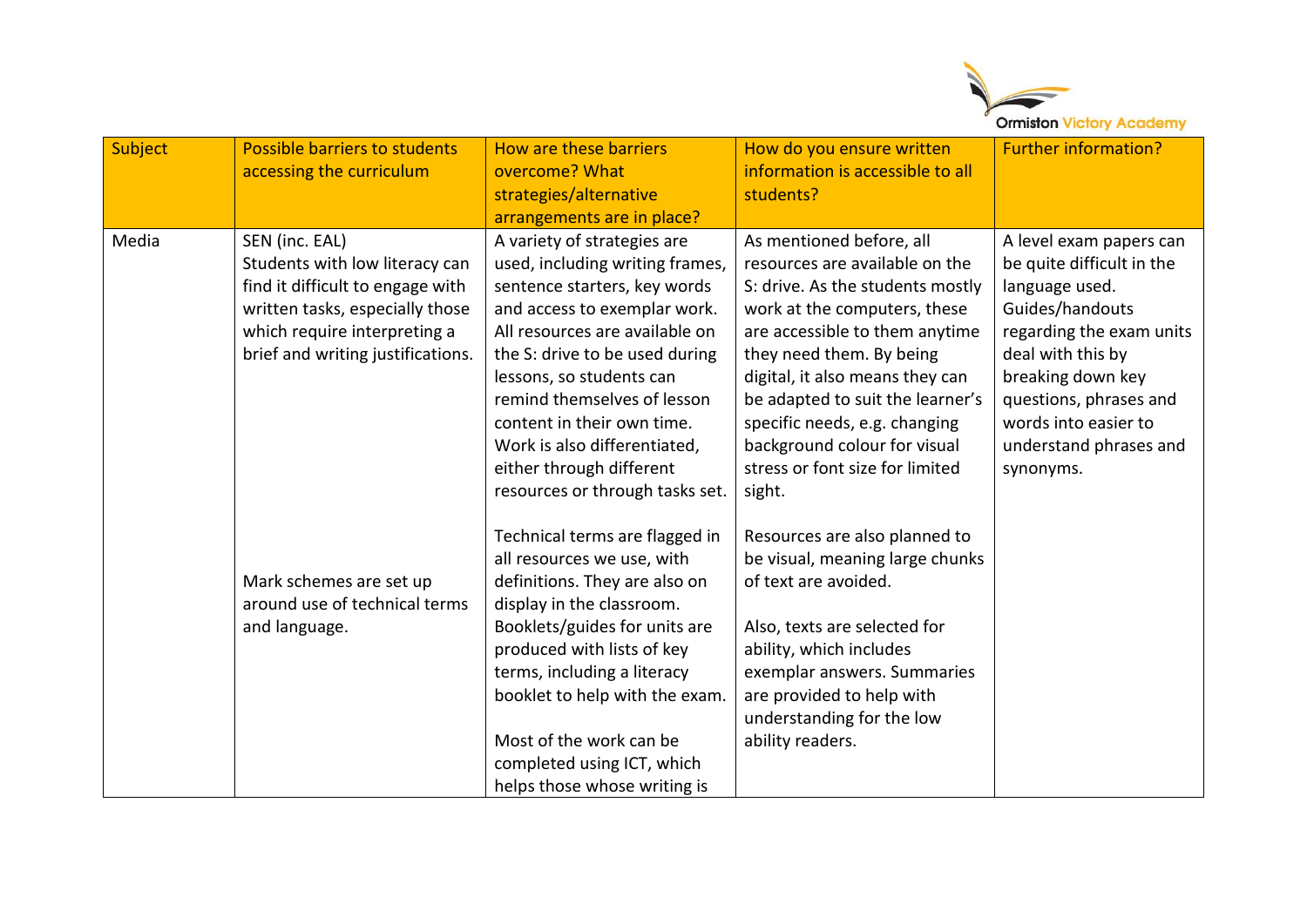

|                                 | weaker. There are other ways    |  |
|---------------------------------|---------------------------------|--|
| There is often a lot of writing | of presenting the work,         |  |
| involved, in either responses   | including recording video and   |  |
| or essays.                      | annotating images.              |  |
|                                 |                                 |  |
|                                 | Those with physical             |  |
|                                 | impairments are sat near the    |  |
|                                 | door, where they can move       |  |
|                                 | easily between desk and         |  |
|                                 | computer.                       |  |
| <b>Physical Access</b>          |                                 |  |
| Students need to be able to     |                                 |  |
|                                 |                                 |  |
| move easily between tables      | Those who have issues with      |  |
| and computer.                   | visibility are sat near the     |  |
|                                 | board and consideration is      |  |
|                                 | given to resources when         |  |
|                                 | produced. All resources are     |  |
| Visual Impairment               | available electronically on the |  |
| There is a lot of visual        | S: drive for students to amend  |  |
| information - including         | according to their specific     |  |
| viewing clips and reading       | needs, including changing       |  |
| through texts.                  | colours for visual stress or    |  |
|                                 | increasing font size. Overlays  |  |
|                                 | for computers and written       |  |
|                                 | work are also available.        |  |
|                                 |                                 |  |
|                                 |                                 |  |
|                                 |                                 |  |
|                                 |                                 |  |
|                                 |                                 |  |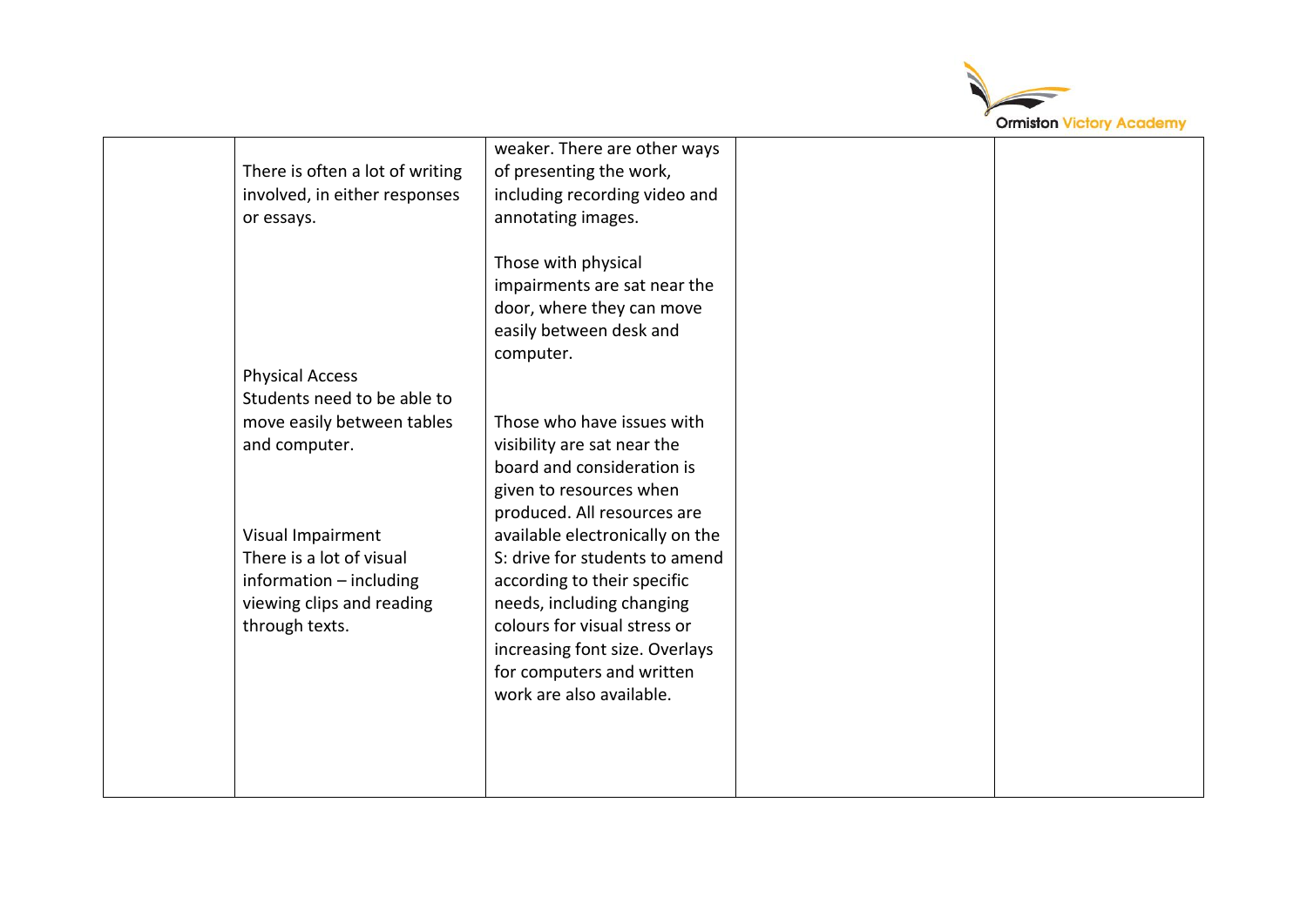

| Subject                                                            | Possible barriers to students<br>accessing the curriculum             | How are these barriers<br>overcome? What<br>strategies/alternative<br>arrangements are in place?                                                                       | How do you ensure written<br>information is accessible to all<br>students? | <b>Further information?</b> |
|--------------------------------------------------------------------|-----------------------------------------------------------------------|------------------------------------------------------------------------------------------------------------------------------------------------------------------------|----------------------------------------------------------------------------|-----------------------------|
| Modern<br>Foreign<br>Languages<br>(French,<br>German &<br>Spanish) | Learning difficulties around<br>literacy and language<br>acquisition. | Differentiation of course<br>content across ability groups;<br>emphasis on interactive<br>language; speaking and<br>listening.                                         | Enlarged texts when PPT and<br>text book not accessible.                   |                             |
|                                                                    | Visual impairment and visual<br>stress.                               | Use of overlays and colours on<br>PPT.                                                                                                                                 |                                                                            |                             |
|                                                                    | Working memory difficulties.                                          | Over learning of key vocab;<br>Use of ICT to reinforce sound<br>spelling link and provide<br>interactive tasks to learn<br>spelling and meaning of Target<br>Language. |                                                                            |                             |
|                                                                    |                                                                       |                                                                                                                                                                        |                                                                            |                             |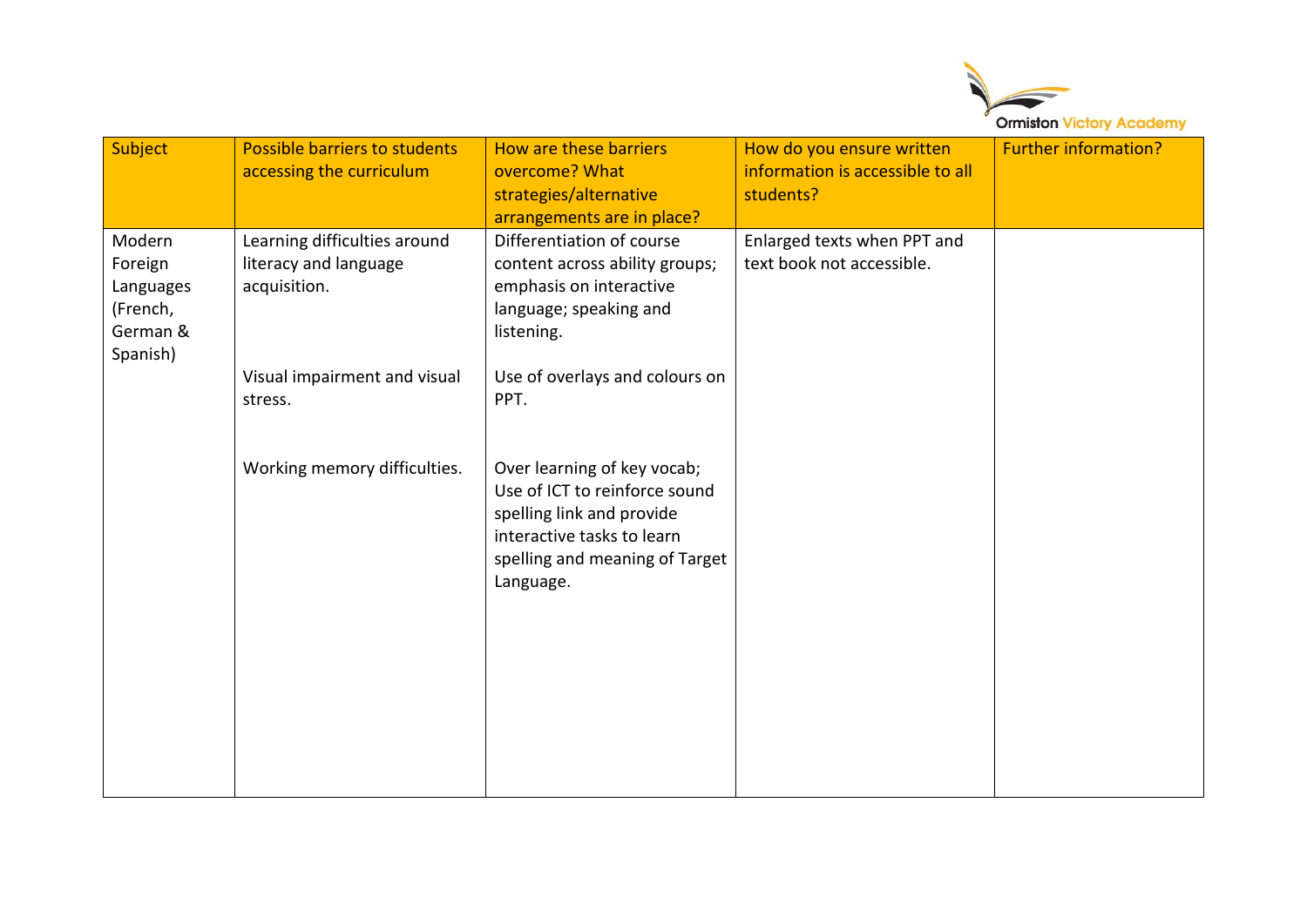

| Subject     | Possible barriers to students<br>accessing the curriculum                                                                                                                                                                                                                                     | How are these barriers<br>overcome? What<br>strategies/alternative<br>arrangements are in place?                                                                                                                                 | How do you ensure written<br>information is accessible to all<br>students?                                                                                                                                                                                       | <b>Further information?</b>                                                                                                                                                       |
|-------------|-----------------------------------------------------------------------------------------------------------------------------------------------------------------------------------------------------------------------------------------------------------------------------------------------|----------------------------------------------------------------------------------------------------------------------------------------------------------------------------------------------------------------------------------|------------------------------------------------------------------------------------------------------------------------------------------------------------------------------------------------------------------------------------------------------------------|-----------------------------------------------------------------------------------------------------------------------------------------------------------------------------------|
| Photography | Students may struggle with<br>technical comprehension of<br>the DSLR camera.<br>Photographic specialist<br>literacy and difficulty with<br>expressing ideas and analysing<br>other's work.<br>Weak presenting skills<br>Students may be allergic to<br>materials we use in the<br>department. | Additional visual prompts to<br>support with the application<br>of knowledge.<br>1:1 support from technician if<br>available.<br>Support from teacher &<br>technician.<br>Close monitoring with H&S<br>and alternative resources | Students have access to<br>differentiated writing frames<br>for KS3/KS4/KS5 all abilities<br>(colour coded). All available on<br>google classroom.<br>Students have stickers of key<br>words in their journals to<br>support their subject specific<br>language. | This is a new course and<br>we are writing SOL to<br>meet the needs of our<br>learners.<br>Future support if we are<br>able to set up a dark<br>room will need to be<br>reviewed. |
|             | Lack of technical computer<br>ability for photo editing.                                                                                                                                                                                                                                      | being provided.<br>Teacher support                                                                                                                                                                                               |                                                                                                                                                                                                                                                                  |                                                                                                                                                                                   |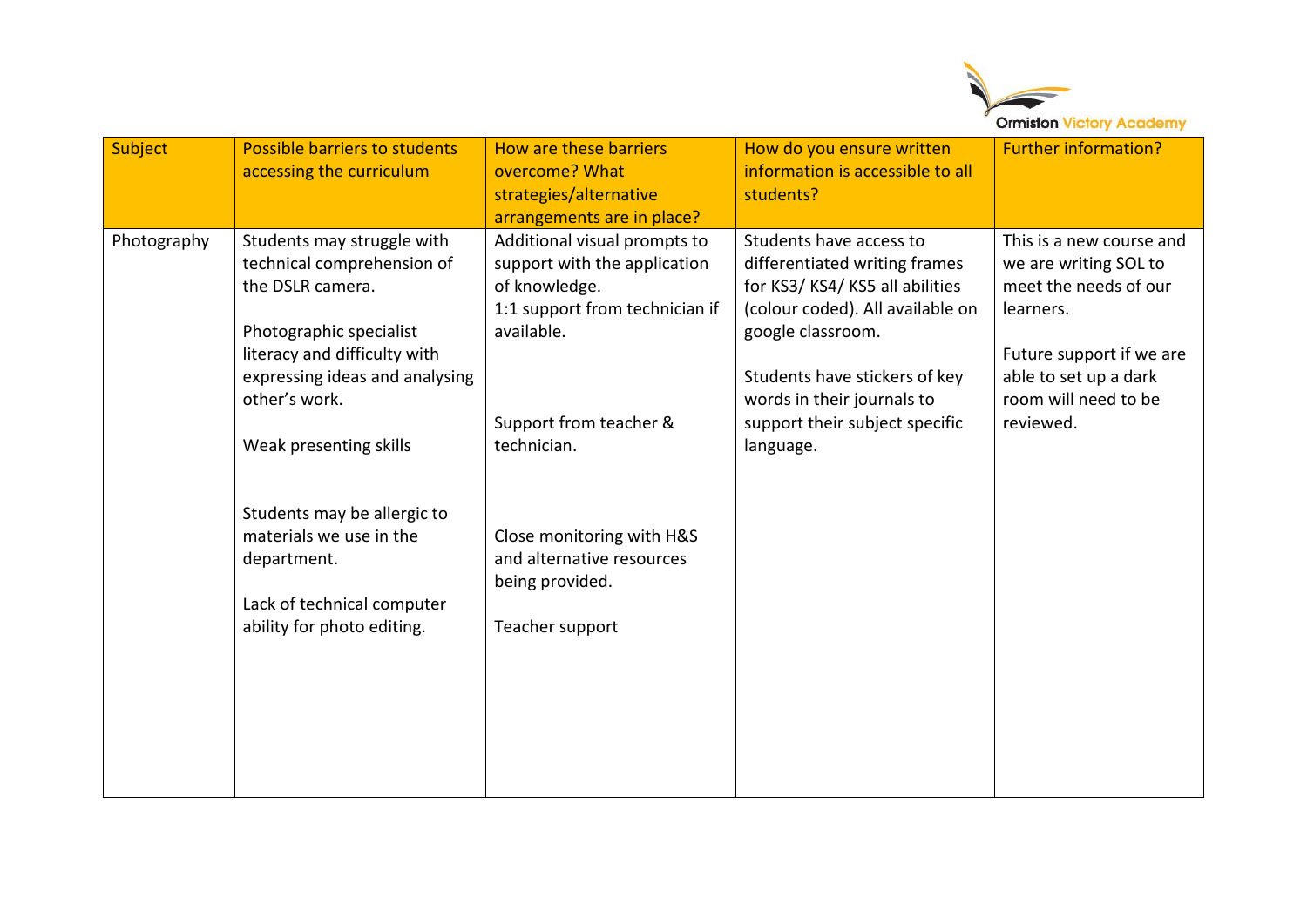

| Subject               | Possible barriers to students<br>accessing the curriculum                                                                                                                                                     | How are these barriers<br>overcome? What<br>strategies/alternative<br>arrangements are in place?                                                                                                                                                                                                        | How do you ensure written<br>information is accessible to all<br>students?                                                                                             | <b>Further information?</b>                                                                                                                                                                                                                   |
|-----------------------|---------------------------------------------------------------------------------------------------------------------------------------------------------------------------------------------------------------|---------------------------------------------------------------------------------------------------------------------------------------------------------------------------------------------------------------------------------------------------------------------------------------------------------|------------------------------------------------------------------------------------------------------------------------------------------------------------------------|-----------------------------------------------------------------------------------------------------------------------------------------------------------------------------------------------------------------------------------------------|
| Physical<br>Education | Wheelchairs users accessing<br>activities on the field or in the<br>woods.<br>Students with leg disabilities<br>using some of the more<br>advanced gymnastics<br>equipment such as<br>springboards and boxes. | Try to offer differentiated<br>activities than can be<br>undertaken on the parallel<br>area of concrete or allow<br>personal physio/exercise time<br>in the multi gym.<br>Try to offer differentiated<br>tasks that can take place on<br>mats or involve students in a<br>coaching or officiating role. | Staff have coloured overlays for<br>students with visual stress.<br>Students can be given hand out<br>copies of presentations if they<br>find it hard to see the board | Where a task is difficult<br>for a student with<br>learning or physical<br>difficulties a<br>differentiated version<br>will be offered where at<br>all possible by either<br>adapting the equipment<br>or space used or<br>timescale allowed. |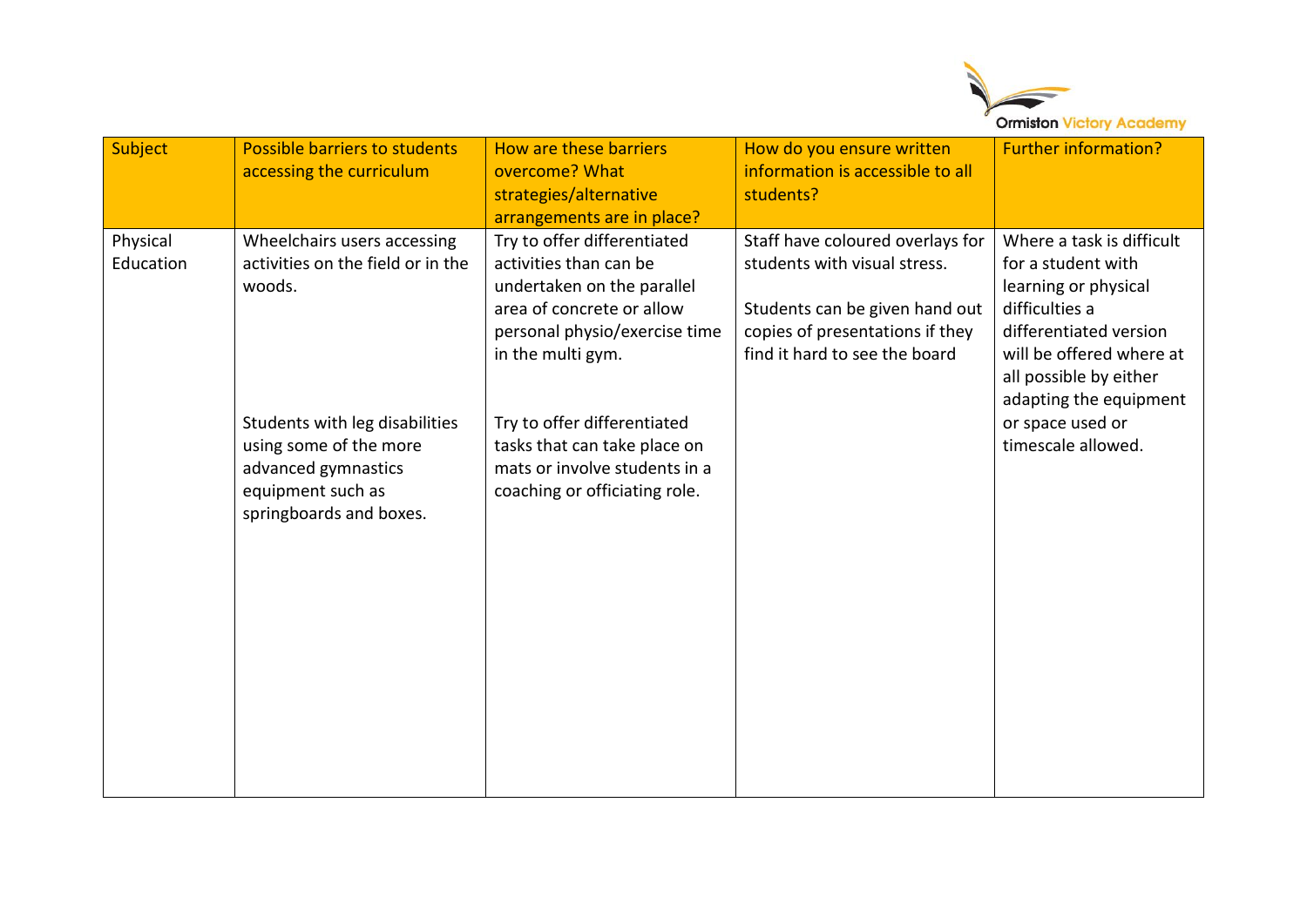

| Subject<br>Performing<br>Arts | Possible barriers to students<br>accessing the curriculum<br>With the lessons being so<br>intrinsically physical<br>(particularly in Dance) we<br>need to ensure students are                                                                                                                                                                                                       | How are these barriers<br>overcome? What<br>strategies/alternative<br>arrangements are in place?<br>Early analysis of any available<br>SEN information and<br>discussion with the students<br>usually allows us to                                                                                                                                                                                                                                                               | How do you ensure written<br>information is accessible to all<br>students?<br>All information is disseminated<br>across Google Classroom and<br>the department works closely<br>with Miss Burns (where                          | <b>Further information?</b> |
|-------------------------------|-------------------------------------------------------------------------------------------------------------------------------------------------------------------------------------------------------------------------------------------------------------------------------------------------------------------------------------------------------------------------------------|----------------------------------------------------------------------------------------------------------------------------------------------------------------------------------------------------------------------------------------------------------------------------------------------------------------------------------------------------------------------------------------------------------------------------------------------------------------------------------|---------------------------------------------------------------------------------------------------------------------------------------------------------------------------------------------------------------------------------|-----------------------------|
|                               | physically able to take part.<br>EAL students struggle with the<br>spoken aspect of Drama<br>particularly.<br>The close, physical, group<br>nature of the work can be<br>uncomfortable for some<br>students.<br>Students of the Muslim faith<br>are not permitted to take part<br>in Performing Arts<br>Physical disabilities can<br>sometimes hinder using<br>musical instruments. | understand if it will be<br>possible.<br>The use of Mime is introduced<br>as the first unit of study so<br>that students are all on a level<br>playing field<br>Students can be paired and<br>allowed to work with friends<br>where possible, or even on<br>their own/with support staff<br>as a last resort<br>Students are allowed to work<br>in the Connect room instead<br>where they can complete<br>homework for other subjects<br>Adapting instruments where<br>possible. | possible) to allow for greater<br>progress with EAL students<br>Some written work is<br>translated into primary<br>language.<br>Written work enlarged<br>visual demonstration and<br>reading of work to check<br>understanding. |                             |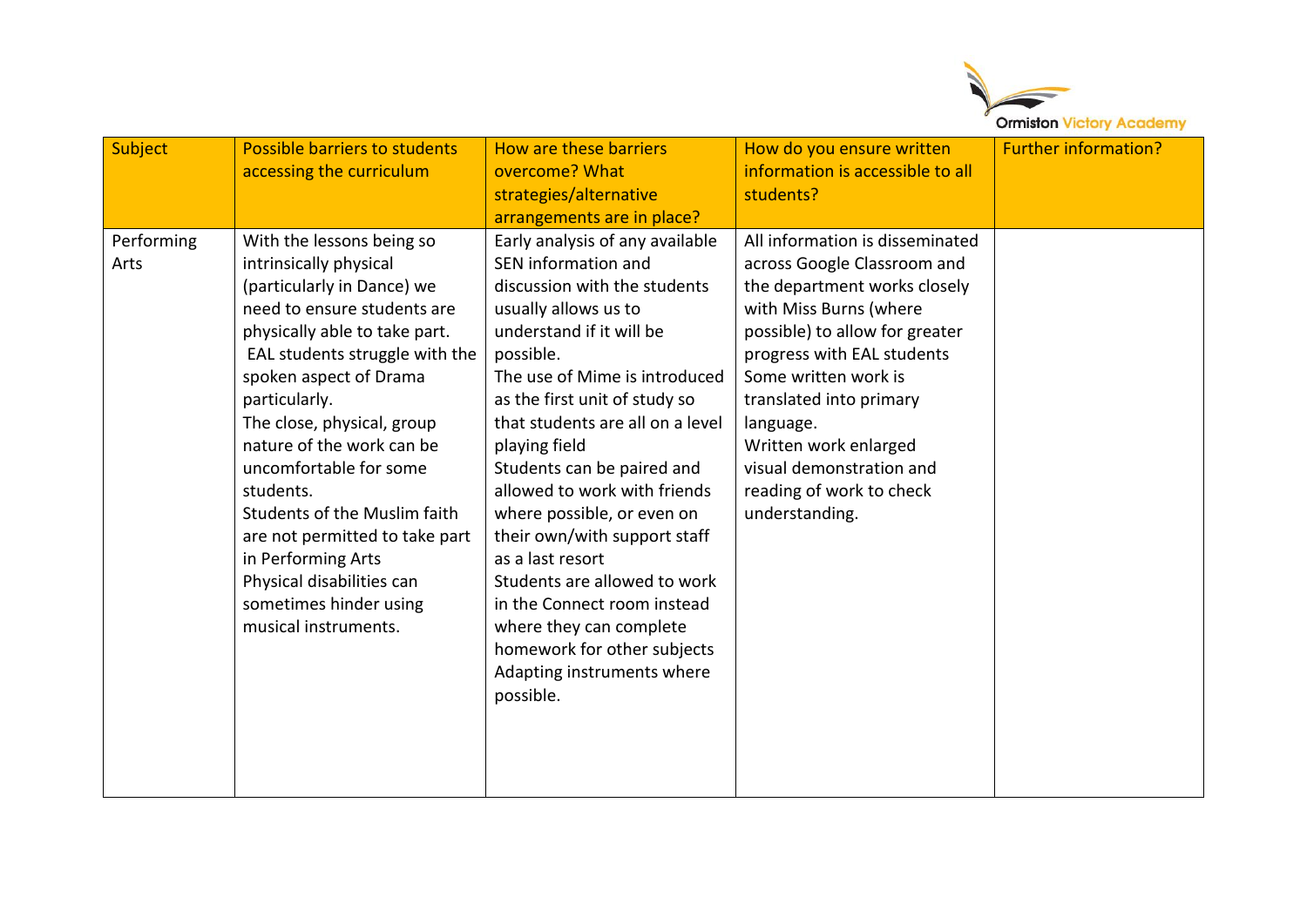

| Subject | Possible barriers to students<br>accessing the curriculum | How are these barriers<br>overcome? What<br>strategies/alternative                                                                                                          | How do you ensure written<br>information is accessible to all<br>students?                                                                       | <b>Further information?</b> |
|---------|-----------------------------------------------------------|-----------------------------------------------------------------------------------------------------------------------------------------------------------------------------|--------------------------------------------------------------------------------------------------------------------------------------------------|-----------------------------|
|         |                                                           | arrangements are in place?                                                                                                                                                  |                                                                                                                                                  |                             |
| Science | Practical work<br>Sensitive issues in curriculum          | Height changeable desks.<br>Clear spaces around desks.<br>Bagging areas. Initial hazard<br>response equipment and<br>training. Technician support.<br>Teachers are aware of | Printed material made available<br>in appropriate format where<br>required.<br>Standard power point slide<br>designed with SEND<br>consultation. |                             |
|         | content                                                   | students issues in class so can<br>plan appropriate delivery of<br>content. This could be<br>discussion, with<br>parent/student prior to topic.                             | Use of coloured overlays where<br>appropriate.                                                                                                   |                             |
|         | Students ability to see/hear<br>information in classroom  | All desks facing white boards.<br>Seating plans to allow all<br>students to access<br>information. Standard power<br>point slide designed with<br>SEND consultation.        |                                                                                                                                                  |                             |